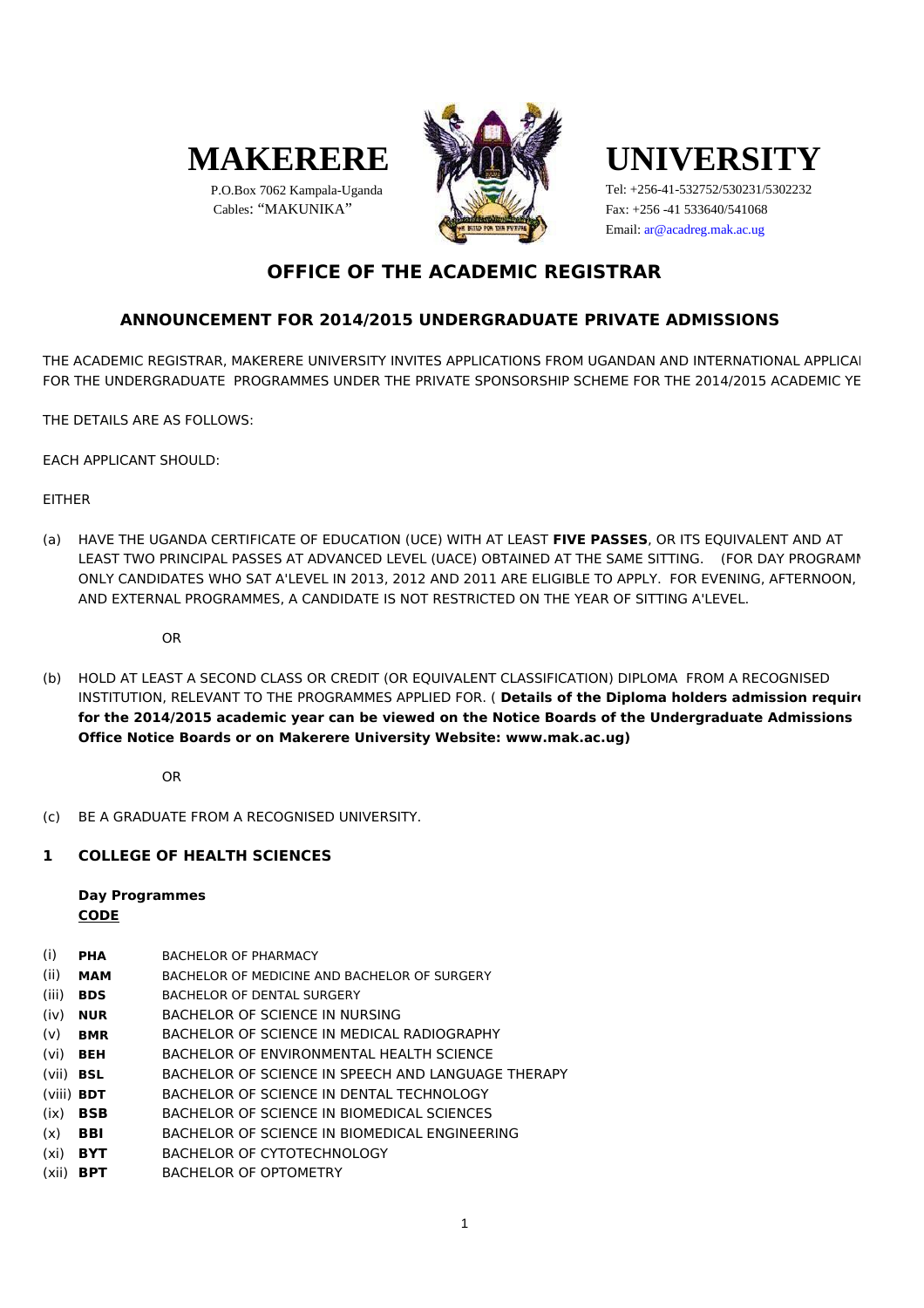## **2 COLLEGE OF AGRICULTURAL AND ENVIRONMENTAL SCIENCES**

### **(a) Day Programmes**

- (i) **AGR** BACHELOR OF SCIENCE IN AGRICULTURE
- (ii) **FST** BACHELOR OF SCIENCE IN FOOD SCIENCE AND TECHNOLOGY
- (iii) **AGE** BACHELOR OF SCIENCE IN AGRICULTURAL ENGINEERING
- (iv) **BAM** BACHELOR OF SCIENCE IN AGRICULTURAL LAND USE AND MGT
- (v) **AGM** BACHELOR OF AGRIBUSINESS MANAGEMENT
- (vi) **HOT** BACHELOR OF SCIENCE IN HORTICULTURE
- (vii) **BAR** BACHELOR OF AGRICULTURAL AND RURAL INNOVATION
- (viii) **HUN** BACHELOR OF SCIENCE IN HUMAN NUTRITION
- (ix) **CFP** BACHELOR OF CONSERVATION FORESTRY & PRODUCTS TECHNOLOGY
- (x) **SEF** BACHELOR OF SOCIAL & ENTERPRENEURIAL FORESTRY
- (xi) **BVS** BACHELOR OF ENVIRONMENTAL SCIENCE
- (xii) **BTM** BACHELOR OF TOURISM
- (xiii) **BMT** BACHELOR OF SCIENCE IN METEOROLOGY
- **(b) Evening Programmes**

**BTE** BACHELOR OF TOURISM

## **3 COLLEGE OF ENGINEERING, DESIGN, ART AND TECHNOLOGY**

### **(a) Day Programmes**

- (i) **CIV** BACHELOR OF SCIENCE IN CIVIL ENGINEERING
- (ii) **ELE** BACHELOR OF SCIENCE IN ELECTRICAL ENGINEERING
- (iii) **MEC** BACHELOR OF SCIENCE IN MECHANICAL ENGINEERING
- (iv) **LSG** BACHELOR OF SCIENCE IN LAND SURVEYING AND GEOMATICS
- (v) **ARC** BACHELOR OF ARCHITECTURE
- (vi) **STE** BACHELOR OF SCIENCE IN TELECOMMUNICATION ENGINEERING
- (vii) **SQS** BACHELOR OF SCIENCE IN QUANTITY SURVEYING
- (viii) **SLE** BACHELOR OF SCIENCE IN LAND ECONOMICS
- (ix) **SCM** BACHELOR OF SCIENCE IN CONSTRUCTION MANAGEMENT
- (x) **CMP** BACHELOR OF SCIENCE IN COMPUTER ENGINEERING
- (xi) **FIN** BACHELOR OF INDUSTRIAL AND FINE ARTS
- (xii) **BUP** BACHELOR OF URBAN AND REGIONAL PLANNING

### **(b) Parallel Programmes**

### **(Classes are conducted both during the Day and in the Afternoon)**

- (i) **CIA** BACHELOR OF SCIENCE IN CIVIL ENGINEERING
- (ii) **ELA** BACHELOR OF SCIENCE IN ELECTRICAL ENGINEERING
- (iii) **MEA** BACHELOR OF SCIENCE IN MECHANICAL ENGINEERING
- (iv) **LSE** BACHELOR OF SCIENCE IN LAND SURVEYING AND GEOMATICS
- (v) **ARA** BACHELOR OF ARCHITECTURE
- (vi) **STM** BACHELOR OF SCIENCE IN TELECOMMUNICATION ENGINEERING
- (vii) **SQA** BACHELOR OF SCIENCE IN QUANTITY SURVEYING
- (viii) **SLA** BACHELOR OF SCIENCE IN LAND ECONOMICS
- (ix) **SCA** BACHELOR OF SCIENCE IN CONSTRUCTION MANAGEMENT
- (x) **CME** BACHELOR OF SCIENCE IN COMPUTER ENGINEERING

### **(c) Evening Programme**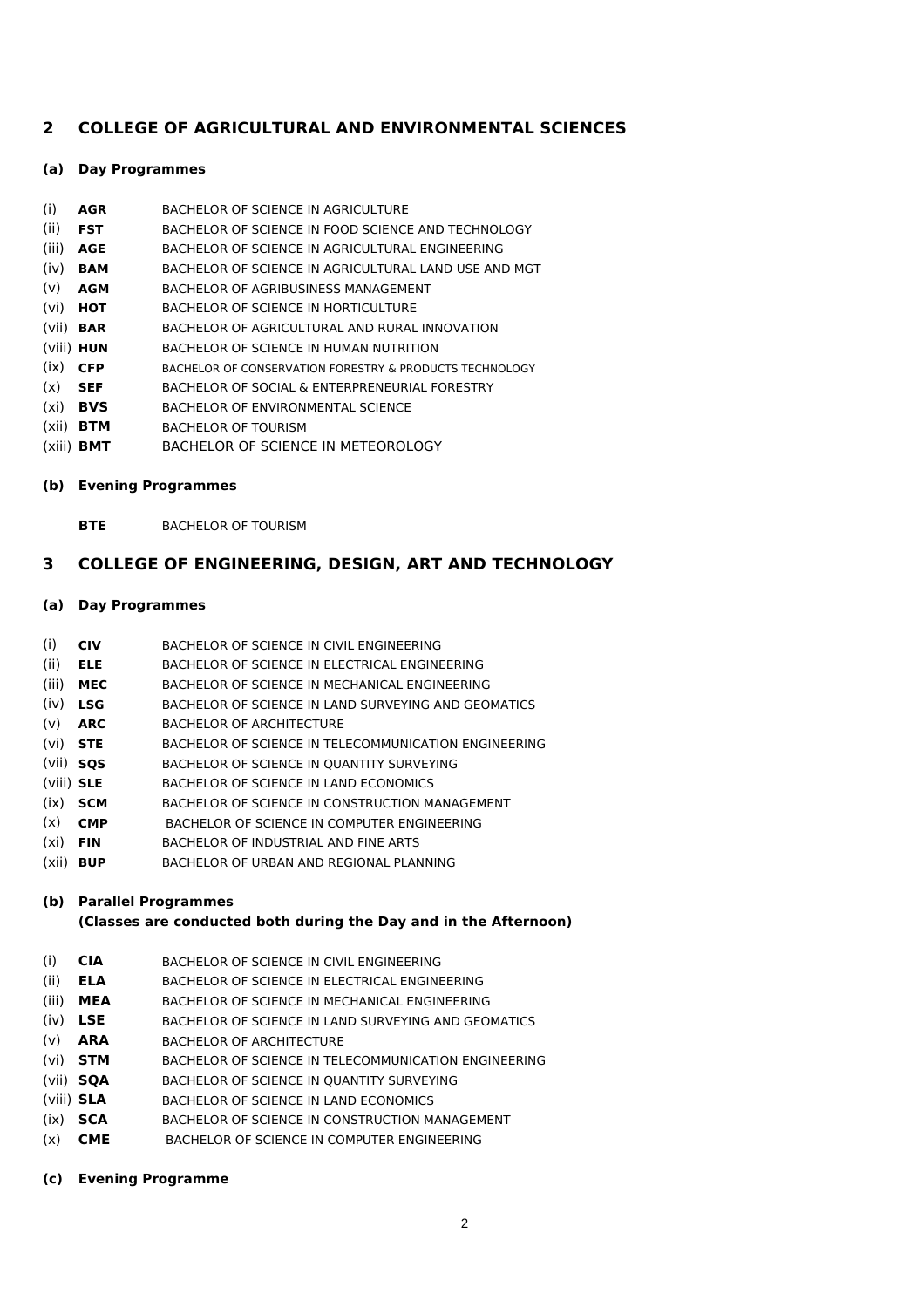(i) **BUE** BACHELOR OF URBAN AND REGIONAL PLANNING

### **4 COLLEGE OF BUSINESS AND MANAGEMENT SCIENCES**

#### **(a) Day Programmes**

- (i) **STA** BACHELOR OF STATISTICS
- (ii) **BQE** BACHELOR OF SCIENCE IN QUANTITATIVE ECONOMICS
- (iii) **BPS** BACHELOR OF SCIENCE IN POPULATION STUDIES
- (iv) **SAS** BACHELOR OF SCIENCE IN ACTUARIAL SCIENCE
- (v) **BBS** BACHELOR OF SCIENCE IN BUSINESS STATISTICS
- (vi) **ECO** BACHELOR OF ARTS IN ECONOMICS
- (vii) **DEC** BACHELOR OF ARTS IN DEVELOPMENT ECONOMICS
- (viii) **COE Banking, Marketing and Insurance)** (ix) **ADM** BACHELOR OF COMMERCE **(with options: Accounting, Finance &** BACHELOR OF BUSINESS ADMINISTRATION **(with options: Procurement,**
- **Entrepreneurship, Human Resource Management and International Business)**
- **(b) Evening Programmes**
- (i) **BSQ** BACHELOR OF SCIENCE IN QUANTITATIVE ECONOMICS
- (ii) **BPE** BACHELOR OF SCIENCE IN POPULATION STUDIES
- (iii) **SAT** BACHELOR OF SCIENCE IN ACTUARIAL SCIENCE
- (iv) **EBS** BACHELOR OF SCIENCE IN BUSINESS STATISTICS
- (v) **ECE** BACHELOR OF ARTS IN ECONOMICS
- (vi) **DEE** BACHELOR OF ARTS IN DEVELOPMENT ECONOMICS
- (vii) **CEO Banking, Marketing and Insurance)** BACHELOR OF COMMERCE **(with options: Accounting, Finance &**
- (viii) **ADN Entrepreneurship, Human Resource Management and International Business)** BACHELOR OF BUSINESS ADMINISTRATION **(with options: Procurement,**

### **5 COLLEGE OF HUMANITIES AND SOCIAL SCIENCES**

### **(a) Day Programmes**

- (i) **SOC** BACHELOR OF SOCIAL WORK AND SOCIAL ADMINISTRATION
- (ii) **ASS** BACHELOR OF ARTS (SOCIAL SCIENCES)
- (iii) **BJC** BACHELOR OF JOURNALISM AND COMMUNICATION
- (iv) **ARS** BACHELOR OF ARTS (ARTS)
- (v) **DVS** BACHELOR OF DEVELOPMENT STUDIES
- (vi) **MUS** BACHELOR OF ARTS IN MUSIC
- (vii) **BDF** BACHELOR OF ARTS IN DRAMA AND FILM
- (viii) **BCO** BACHELOR OF COMMUNITY PSYCHOLOGY
- (ix) **BIP** BACHELOR OF INDUSTRIAL AND ORGANISATIONAL PSYCHOLOGY
- (x) **EHR** BACHELOR OF ARTS IN ETHICS AND HUMAN RIGHTS
- (xi) **DPA** DIPLOMA IN PERFORMING ARTS

### **(b) Evening Programme**

- (i) **ASE** BACHELOR OF ARTS (SOCIAL SCIENCES)
- (ii) **BJE** BACHELOR OF JOURNALISM AND COMMUNICATION
- (iii) **ARE** BACHELOR OF ARTS (ARTS)
- (iv) **DVE** BACHELOR OF DEVELOPMENT STUDIES
- (vii) **BEP** BACHELOR OF COMMUNITY PSYCHOLOGY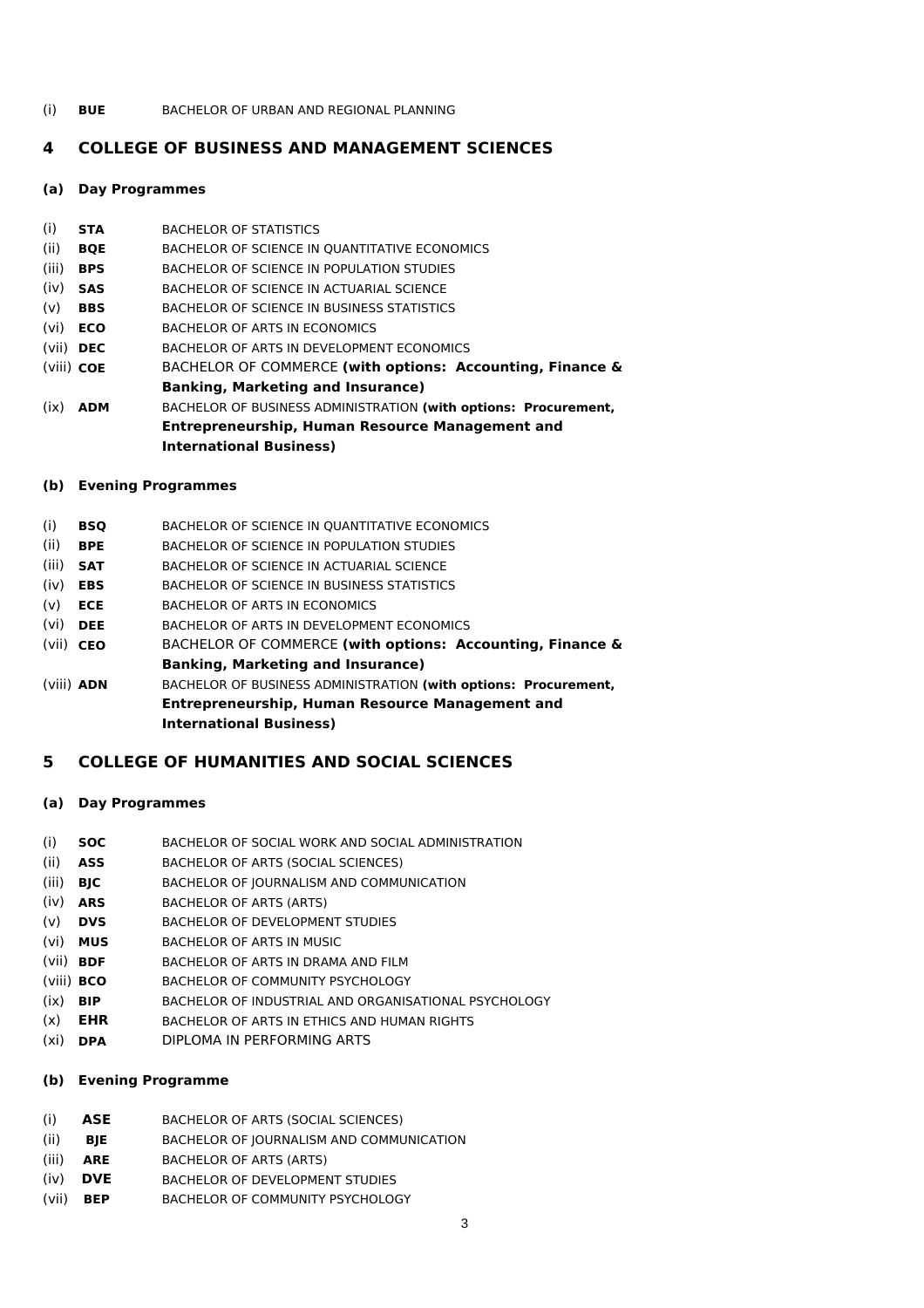- (viii) **BOP** BACHELOR OF INDUSTRIAL AND ORGANISATIONAL PSYCH OLOGY
- (ix) **EHE** BACHELOR OF ARTS IN ETHICS AND HUMAN RIGHTS

## **6 COLLEGE OF EDUCATION AND EXTERNAL STUDIES**

### **(a) Day Programmes**

- (i) **EDA** BACHELOR OF ARTS WITH EDUCATION
- BACHELOR OF SCIENCE WITH EDUCATION
- (ii) **EDP** (i) PHYSICAL
- (iii) **EDB** (ii) BIOLOGICAL
- (iv) **EEC** (iii) ECONOMICS
- (v) **BAC** BACHELOR OF ADULT AND COMMUNITY EDUCATION

### **(b) Evening Programme**

- (i) **EDE** BACHELOR OF ARTS WITH EDUCATION
- (ii) **BCE** BACHELOR OF ADULT AND COMMUNITY EDUCATION
- (iii) **DPM** DIPLOMA IN PROJECT PLANNING AND MANAGEMENT

## **(c ) External Programme**

- (i) **BED**  BACHELOR OF EDUCATION **(BED - for Practising Dip. Holder Teachers only)**
- (ii) **COX** BACHELOR OF COMMERCE
- (iii) **SCX** BACHELOR OF SCIENCE
- (iv) **BAX** BACHELOR OF AGRICULTURAL AND RURAL INNOVATION (EXTERNAL)
- (v) **CYP** DIPLOMA IN YOUTH IN DEVELOPMENT WORK

## **7 COLLEGE OF NATURAL SCIENCES**

### **(a) Day Programmes**

- (i) **BIC** BACHELOR OF SCIENCE IN INDUSTRIAL CHEMISTRY
- (ii) **BFS** BACHELOR OF SCIENCE IN FISHERIES AND AQUACULTURE
- (iii) **BSP** BACHELOR OF SPORTS SCIENCE
- (iv) **SCB** BACHELOR OF SCIENCE BIOLOGICAL
- (v) **SCP** BACHELOR OF SCIENCE PHYSICAL
- (vi) **SEC** BACHELOR OF SCIENCE ECONOMICS
- (vii) **BPG** BACHELOR OF SCIENCE IN PETROLEUM GEOSCIENCE & PRODUCTION
- (viii) **BCB** BACHELOR OF SCIENCE IN CONSERVATION BIOLOGY
- (ix) **ETB** BACHELOR OF SCIENCE IN ETHNOBOTANY
- (x) **BBT** BACHELOR OF SCIENCE IN BIOTECHNOLOGY

## **8 COLLEGE OF COMPUTING AND INFORMATION SCIENCES**

## **(a) Day Programmes**

- (i) **CSC** BACHELOR OF SCIENCE IN COMPUTER SCIENCE
- (ii) **BIT** BACHELOR OF INFORMATION TECHNOLOGY
- (iii) **BSW** BACHELOR OF SCIENCE IN SOFTWARE ENGINEERING
- (iv) **ISD** BACHELOR OF INFORMATION SYSTEMS
- (v) **LIS** BACHELOR OF LIBRARY AND INFORMATION SCIENCE
- (vi) **BRA** BACHELOR OF RECORDS AND ARCHIVES MANAGEMENT
- (vii) **ARM** DIPLOMA IN RECORDS AND ARCHIVES MANAGEMENT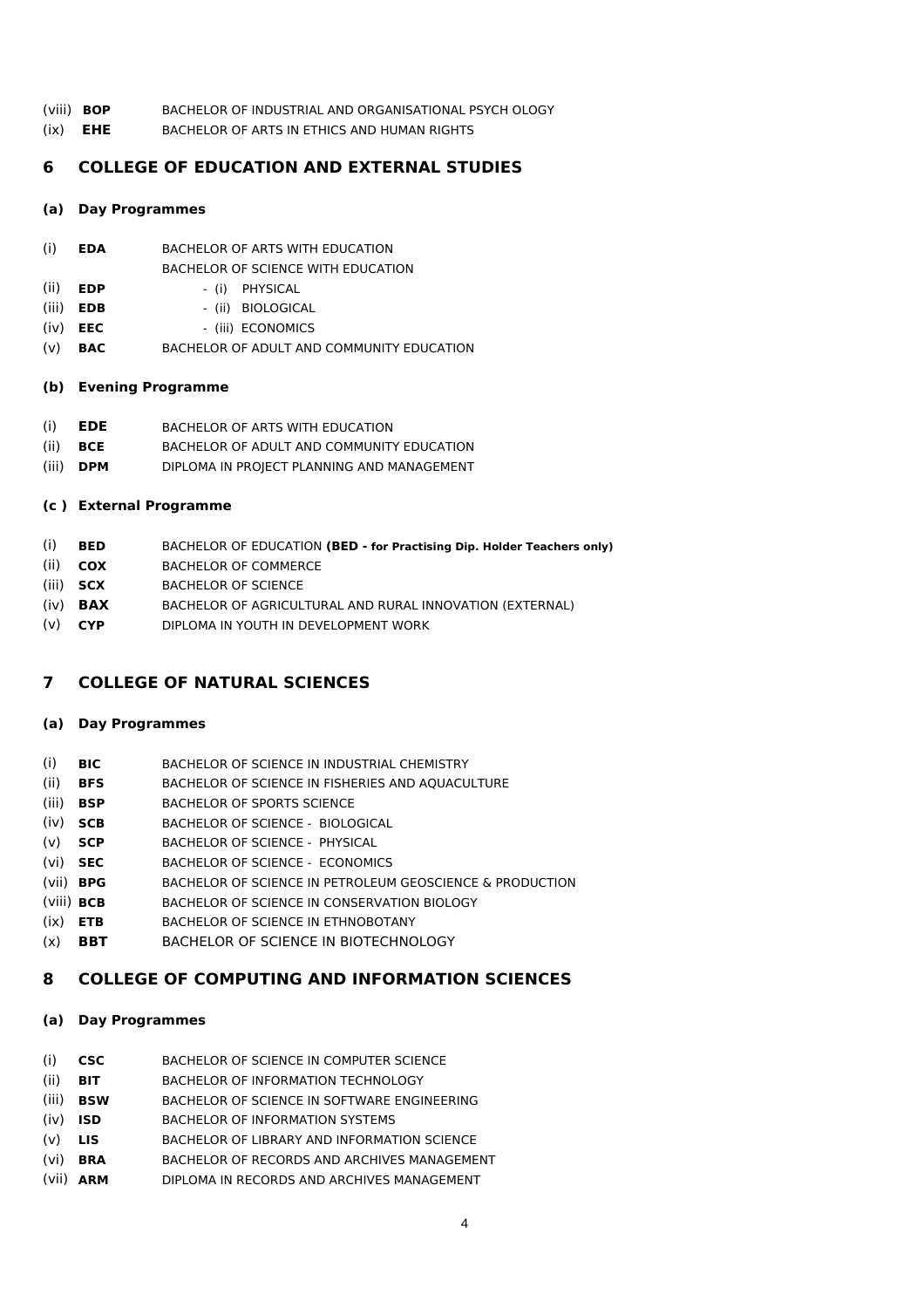#### (b) **Evening Programmes**

- (i) **CSE** BACHELOR OF SCIENCE IN COMPUTER SCIENCE
- (ii) **BET** BACHELOR OF INFORMATION TECHNOLOGY
- (iii) **SSE** BACHELOR OF SCIENCE IN SOFTWARE ENGINEERING
- (iv) **BIS** BACHELOR OF INFORMATION SYSTEMS
- (v) **BLE** BACHELOR OF LIBRARY AND INFORMATION SCIENCE
- (vi) **BRE** BACHELOR OF RECORDS AND ARCHIVES MANAGEMENT
- (vii) **RAM** DIPLOMA IN RECORDS AND ARCHIVES MANAGEMENT
- (ix) **LIB** DIPLOMA IN LIBRARY AND INFORMATION STUDIES

### **9 COLLEGE OF VETERINARY MEDICINE, ANIMAL RESOURCES AND BIOSECURITY**

#### (a) **Day Programmes**

- (i) **VET** BACHELOR OF VETERINARY MEDICINE
- (ii) **WHM** BACHELOR OF SCIENCE IN WILDLIFE HEALTH AND MGT.
- (iii) **MLT** BACHELOR OF BIOMEDICAL LABORATORY TECHNOLOGY
- (iv) **BAP** BACHELOR OF ANIMAL PRODUCTION TECHNOLOGY AND MGT
- (v) **DLP** DIPLOMA IN LIVESTOCK PRODUCT DEVELOPMENT & ENTREPRENEURSHIP
- (vi) **DLH** DIPLOMA IN LIVESTOCK HEALTH SCIENCES
- (b) **Evening Programmes**
- (i) **BLT** BACHELOR OF BIOMEDICAL LABORATORY TECHNOLOGY
- (c) **AFRISA SPEDA COVAB PROGRAMMES**
- (i) **AFT** BACHELOR OF SCIENCE IN POULTRY INDUSTRY AND BUSINESS
- (ii) **ADI** BACHELOR OF SCIENCE IN DAIRY INDUSTRY AND BUSINESS
- (iii) **AFI** BACHELOR OF SCIENCE IN FEED INDUSTRY AND BUSINESS
- (iv) **API** BACHELOR OF SCIENCE IN PIG INDUSTRY AND BUSINESS
- (v) **AFL** BACHELOR OF SCIENCE IN LEATHER INDUSTRY AND BUSINESS
- (vi) **ABK** BACHELOR OF SCIENCE IN BEE INDUSTRY AND BUSINESS
- (vii) **AFM** BACHELOR OF SCIENCE IN MEAT INDUSTRY AND BUSINESS
- (viii) **AFS** BACHELOR OF SCIENCE IN LABORATORY SCIENCE EDUCATION AND INDUSTRY
- (ix) **AFM** BACHELOR OF SCIENCE IN WILDLIFE ANIMAL INDUSTRY AND BUSINESS
- (x) **DFT** DIPLOMA IN POULTRY INDUSTRY AND BUSINESS
- (xi) **DDI** DIPLOMA IN DAIRY INDUSTRY AND BUSINESS
- (xii) **DFI** DIPLOMA IN FEED INDUSTRY AND BUSINESS
- (xiii) **DFF** DIPLOMA IN FISH INDUSTRY AND BUSINESS
- (xiv) **DPI** DIPLOMA IN PIG INDUSTRY AND BUSINESS
- (xv) **DFL** DIPLOMA IN LEATHER INDUSTRY AND BUSINESS
- (xvi) **DBK** DIPLOMA IN BEE INDUSTRY AND BUSINESS
- (xvii) **DFM** DIPLOMA IN MEAT INDUSTRY AND BUSINESS
- (xviii)**DRI** DIPLOMA IN PET & RECREATIONAL INDUSTRY AND BUSINESS
- (xiv) **DFS** DIPLOMA IN LABORATORY SCIENCE EDUCATION AND INDUSTRY
- (xv) **DFW** DIPLOMA IN WILDLIFE ANIMAL INDUSTRY AND BUSINESS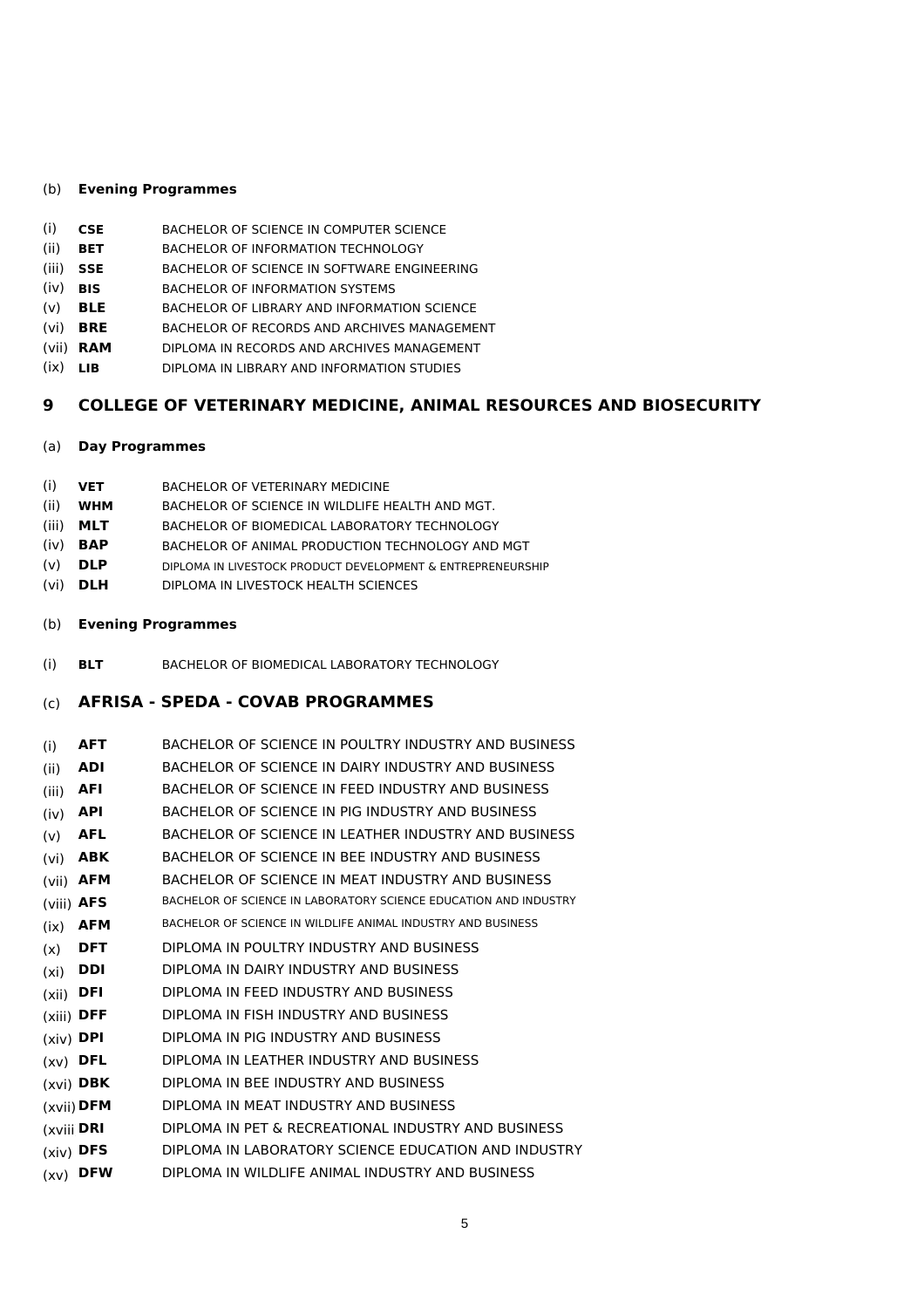### **10 SCHOOL OF LAW**

- **(a) Day Programme**
- (i) **LAW** BACHELOR OF LAWS
- **(b) Evening Programme**
- (i) **LAE** BACHELOR OF LAWS
	- **N.B: All applicants for Bachelor of Laws (LAW & LAE) MUST have sat and passed the Pre-Entry Examinations set by Makerere University.**

### **11 MAKERERE UNIVERSITY BUSINESS SCHOOL**

### **(a) Day Programmes**

- (i) **COM** BACHELOR OF COMMERCE
- (ii) **BCM** BACHELOR OF CATERING AND HOTEL MANAGEMENT
- (iii) **BBD** BACHELOR OF BUSINESS ADMINISTRATION
- (iv) **BHM** BACHELOR OF HUMAN RESOURCE MANAGEMENT
- (v) **BIB** BACHELOR OF INTERNATIONAL BUSINESS
- (vi) **BLH** BACHELOR OF LEISURE AND HOSPITALITY MANAGEMENT
- (vii) **BBC** BACHELOR OF BUSINESS COMPUTING
- (viii) **PSM** BACHELOR OF PROCUREMENT AND SUPPLY CHAIN MGT
- (ix) **BRM** BACHELOR OF REAL ESTATE BUSINESS MANAGEMENT
- (x) **BLG** BACHELOR OF LEADERSHIP AND GOVERNANCE
- (xi) **BEC** BACHELOR OF ARTS IN ECONOMICS
- (xii) **BSF** BACHELOR OF SCIENCE IN FINANCE
- (xiii) **BSA** BACHELOR OF SCIENCE IN ACCOUNTING
- (xiv) **BTT** BACHELOR OF TRAVEL AND TOURISM MANAGEMENT
- (xv) **BES** BACHELOR OF ENTREPRENUERSHIP AND SMALL BUSINESS MGT
- (xvi) **BUS** BACHELOR OF BUSINESS STATISTICS

### **(b) Evening Programmes**

- (i) **COB** BACHELOR OF COMMERCE
- (ii) **BBA** BACHELOR OF BUSINESS ADMINISTRATION
- (iii) **BHE** BACHELOR OF HUMAN RESOURCE MANAGEMENT
- (iv) **BTB** BACHELOR OF INTERNATIONAL BUSINESS
- (v) **BBE** BACHELOR OF BUSINESS COMPUTING
- (vi) **BOM** BACHELOR OF OFFICE AND INFORMATION MANAGEMENT
- (vii) **PSC** BACHELOR OF PROCUREMENT AND SUPPLY CHAIN MGT
- (viii) **BME** BACHELOR OF SCIENCE IN MARKETING
- (ix) **TLM** BACHELOR OF TRANSPORT AND LOGISTICS MANAGEMENT
- (x) **ACC** BACHELOR OF SCIENCE IN ACCOUNTING

## **12 UP-COUNTRY CAMPUSES (MAKERERE UNIVERSITY)**

## **1 (a) JINJA**

### **(a) Day Programmes**

- (i) **CSJ** BACHELOR SCIENCE IN COMPUTER SCIENCE
- (ii) **BIJ** BACHELOR OF INFORMATION TECHNOLOGY
- (iii) **DVJ** BACHELOR OF DEVELOPMENT STUDIES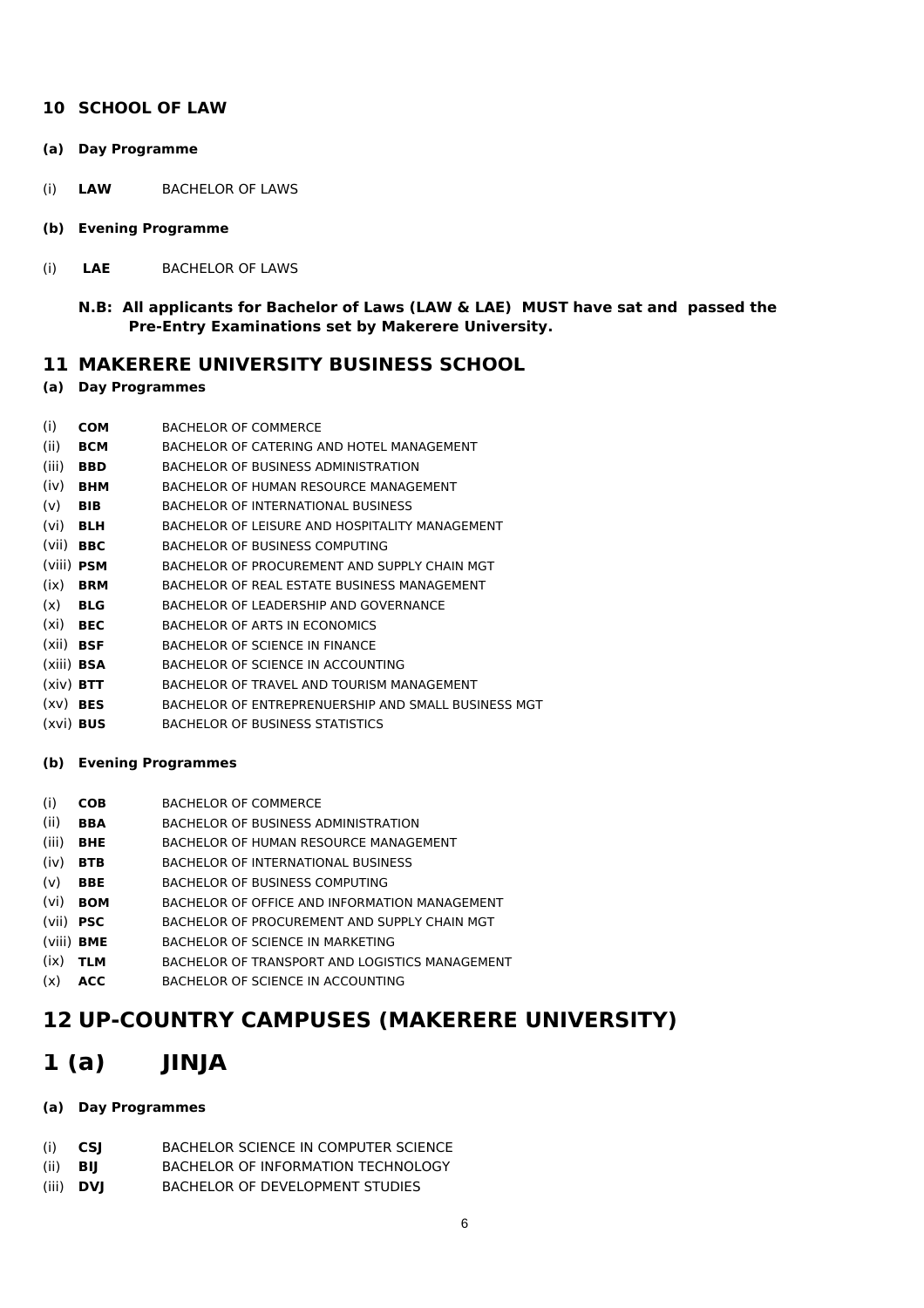- (iv) **BTJ** BACHELOR OF TOURISM
- (v) **ADJ** BACHELOR OF BUSINESS ADMINISTRATION
- (vi) **COJ** BACHELOR OF COMMERCE
- (vii) **ECJ** BACHELOR OF ARTS IN ECONOMICS
- (viii) **DEJ** BACHELOR OF ARTS IN DEVELOPMENT ECONOMICS
- (ix) **DPJ** DIPLOMA IN PROJECT PLANNING MANAGEMENT

## **(b) Evening Programmes**

- (i) **JCS** BACHELOR SCIENCE IN COMPUTER SCIENCE
- (ii) **JBI** BACHELOR OF INFORMATION TECHNOLOGY
- (iii) **JDV** BACHELOR OF DEVELOPMENT STUDIES
- (iv) **JBT** BACHELOR OF TOURISM
- (v) **JAD** BACHELOR OF BUSINESS ADMINISTRATION
- (vi) **JCO** BACHELOR OF COMMERCE
- (vii) **JEC** BACHELOR OF ARTS IN ECONOMICS
- (viii) **JDE** BACHELOR OF ARTS IN DEVELOPMENT ECONOMICS
- (ix) **JDP** DIPLOMA IN PROJECT PLANNING MANAGEMENT

# **2 (b) FORT-PORTAL**

## **(a) Day Programmes**

- (i) **ADF** BACHELOR OF BUSINESS ADMINISTRATION
- (ii) **COF** BACHELOR OF COMMERCE
- (iii) **DVF** BACHELOR OF DEVELOPMENT STUDIES
- (v) **BIF** BACHELOR OF INFORMATION TECHNOLOGY
- (vi) **DPF** DIPLOMA IN PROJECT PLANNING MANAGEMENT

# **13 UP-COUNTRY CAMPUSES (MUBS)**

# **1 ARUA**

- **(a) Day Programmes**
- (i) **HUU** BACHELOR OF HUMAN RESOURCE MANAGEMENT

## **(b) Evening Programmes**

- (i) **BSU** BACHELOR OF BUSINESS ADMINISTRATION
- (ii) **PSU** BACHELOR OF PROCUREMENT & SUPPLY CHAIN MANAGEMENT

## **(c) External Programmes**

- (i) **BXE** BACHELOR OF ENTREPRENEURSHIP AND SMALL BUSINESS MGT
- (ii) **CRX** BACHELOR OF COMMERCE

# **2 JINJA**

## **(a) Day Programmes**

- **HSJ** BACHELOR OF HUMAN RESOURCE MANAGEMENT **CRJ** BACHELOR OF PROCUREMENT & SUPPLY CHAIN MANAGEMENT
- **BRC** BACHELOR OF CATERING AND HOTEL MANAGEMENT

## **(b) Evening Programmes**

(i) **BRO** BACHELOR OF BUSINESS ADMINISTRATION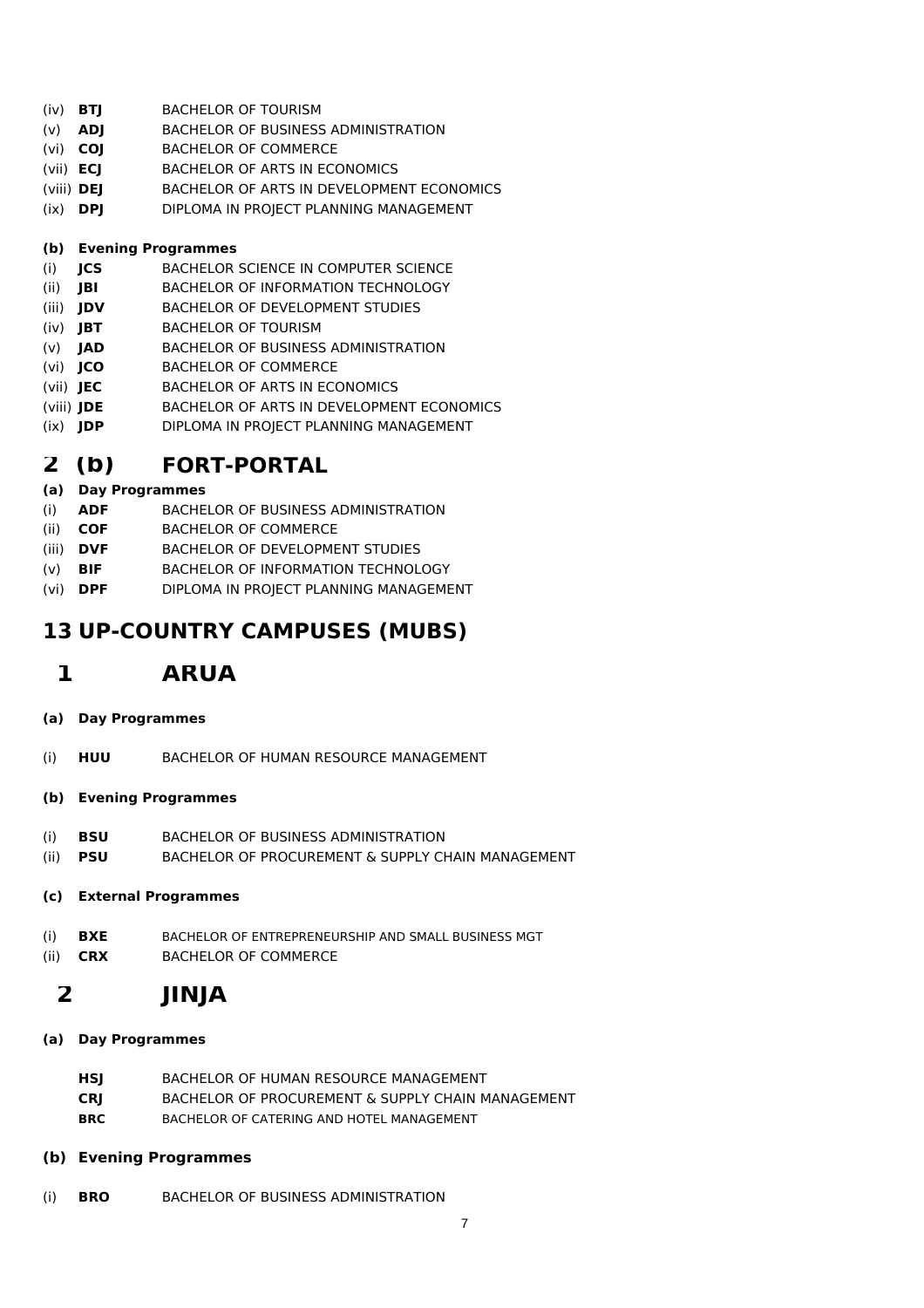### **(c) External Programmes**

(i) **EXJ** BACHELOR OF ENTREPRENEURSHIP AND SMALL BUSINESS MGT (ii) **CXJ** BACHELOR OF COMMERCE

## **3 MBARARA**

### **(a) Day Programmes**

- (i) **HNM** BACHELOR OF HUMAN RESOURCE MANAGEMENT
- (ii) **CMM** BACHELOR OF COMMERCE
- (iii) **PMM** BACHELOR OF PROCUREMENT & SUPPLY CHAIN MANAGEMENT
- (iv) **BMM** BACHELOR OF BUSINESS ADMINISTRATION
- **(b) Evening Programmes**
- (i) **BNM** BACHELOR OF BUSINESS ADMINISTRATION
- **(c) External Programmes**
- (i) **EXM** BACHELOR OF ENTREPRENEURSHIP AND SMALL BUSINESS MGT
- (ii) **CXM** BACHELOR OF COMMERCE

### **1 HOW TO APPLY**

- (i) APPLICATION FORMS AND OTHER RELEVANT INFORMATION MAY BE OBTAINED FROM UNDERGRADUATE ADMISSIONS OFFICE, LEVEL 3, SENATE BUILDING, MAKERERE UNIVERSITY, OR CAN BE DOWNLOADED FROM OUR WEBSITE www.mak.ac.ug. with effect from Monday 26th May, 2014.
- (ii) NON-REFUNDABLE APPLICATION FEE OF SHS.50,000/= FOR UNGANDS AND SHS.172,500/= FOR INTERNATIONALS PLU BANK CHARGE OF SHS.2,500/= SHOULD BE PAID FROM THE FOLLOWING BANKS USING MAKERERE UNIVERSITY PAYIN(

|     | <b>BANK</b>                      | <b>ACCOUNT NAME</b>                  | <b>ACCOUNT NUMBER</b> |
|-----|----------------------------------|--------------------------------------|-----------------------|
| (a) | <b>ANY STANBIC BANK BRANCH</b>   | <b>MUC - FEES COLLECTION ACCOUNT</b> | 9030005816385         |
| (b) | <b>DFCU BANK MAKERERE BRANCH</b> | MUC - FEES COLLECTION ACCOUNT        | 01013500181512        |
| (c) | <b>CENTENARY BANK</b>            | MUC - FEES COLLECTION ACCOUNT        | 4912300001            |

- 
- **(d) CRANE BANK MUC FEES COLLECTION ACCOUNT 0145053500100**
- 
- (iii) AFTER PAYING, EACH APPLICANT MUST ATTACH A COPY OF THE PAYING IN SLIP TO THE APPLICATION FORM AND SUBMIT THE COMPLETED APPLICATION FORM TO THE UNDERGRADUATE ADMISSIONS OFFICE IN THE SENATE BUILDING, MAKERERE UNIVERSITY.

CANDIDATES WHO HOLD GRADES X, Y, Z, 7 AND 9 OF 'O'LEVEL RESULTS SHOULD NOT APPLY BECAUSE THEY ARE NOT ELIGIBLE FOR ADMISSION.

DIPLOMA HOLDER APPLICANTS WHO HOLD CLASS THREE (3) DIPLOMA CERTIFICATES ARE NOT ELIGIBLE FOR ADMISSION AND THEREFORE SHOULD NOT APPLY, **EXCEPT** WHERE STATED IN THE DIPLOMA HOLDERS REQUIREMENT

## **2 INSTRUCTIONS FOR ON-LINE APPLICATION**

On-Line Application is for the Applicants who sat for the Uganda Advanced Level Certificate (UACE) only: The website address and instructions are shown below.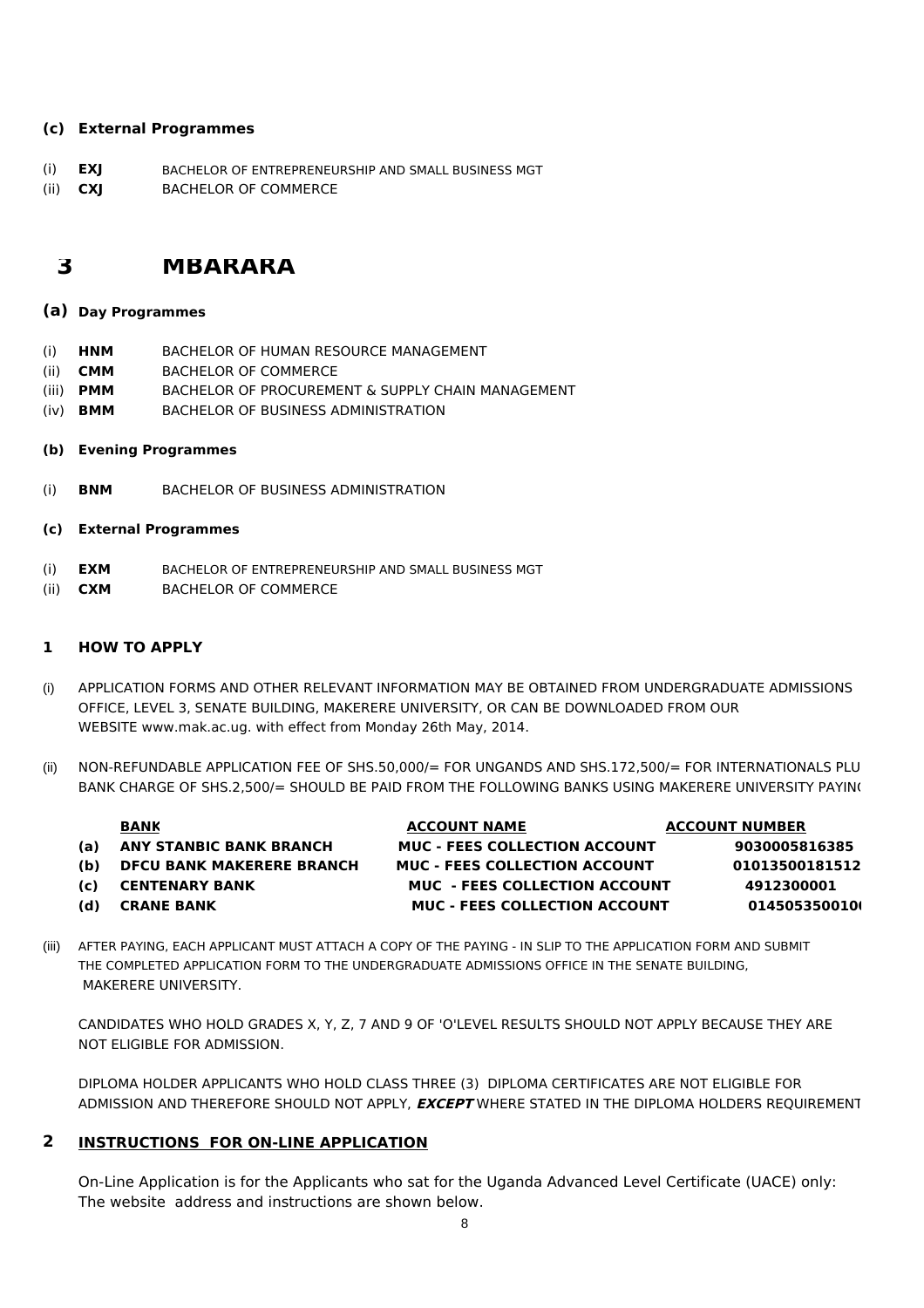#### [The Website is http://application.mak.ac.ug/eisweb/](http://application.mak.ac.ug/eisweb/)

with five pages. After accessing the website, click on the **Academic year 2014/2015.** It will display a form

### **Page 1** has the "**Biographical " data**

next page by clicking on "next" below the page Here you fill in all your Biographical information and no field should be left blank. Thereafter proceed to the

### **Page 2** has the **"Program Applications"**

This is where you filll in all your six choices. There is a "search" provided, to enable you search for the academic programmes you want to apply for **(Make sure you choose the correct codes)**

### **Page 3** has the **"Subject Combinations"**

On this page, please select the subject combinations you would wish to take for programmes like those in Education, Sciences and Humanities.

### **Page 4** has the **"Uganda Advanced Certificate"**

Select the **"Center Number "**of A-level School**,** enter your **"Index No"** and the **"Year of Exam"** of the A- Level sitting. Your A-Level results will be displayed below. Then select the subjects under **"Subject"** and the corresponding grades under **"Grade"**

### **Page 5** has the **"Uganda Certificate of Education"**

Select the "**Center Number"** of O-level School**,** enter your "**Index No."** and the **"Year of Exam"** of the O-Level sitting. Your O-Level results will be displayed below. Then select the subjects under **"Subject"** and the corresponding grades under "**Grade'.**

Bank Slips provided by the banks. (Please print that slip generated for future reference) The Last step is **"Save Application".** A **"ten digit number"** will be generated that you will fill in on the

Pay an application fee of Fifty Thousand shillings (50,000 UGX) for Ugandans, or One hundred seventy two thousand five hundred shillings (172,500 UGX) for International Applicants, excluding bank charges.

### **The closing date for submitting the completed Application Forms or On-Line applications will be Friday 20th June, 2014.**

### **WARNING:**

**Applicants are strongly warned against presenting forged or other people's academic documents to support their applications for admission. The consequences, if discovered, are very grave indeed.**

ALFRED MASIKYE NAMOAH **ACADEMIC REGISTRAR**